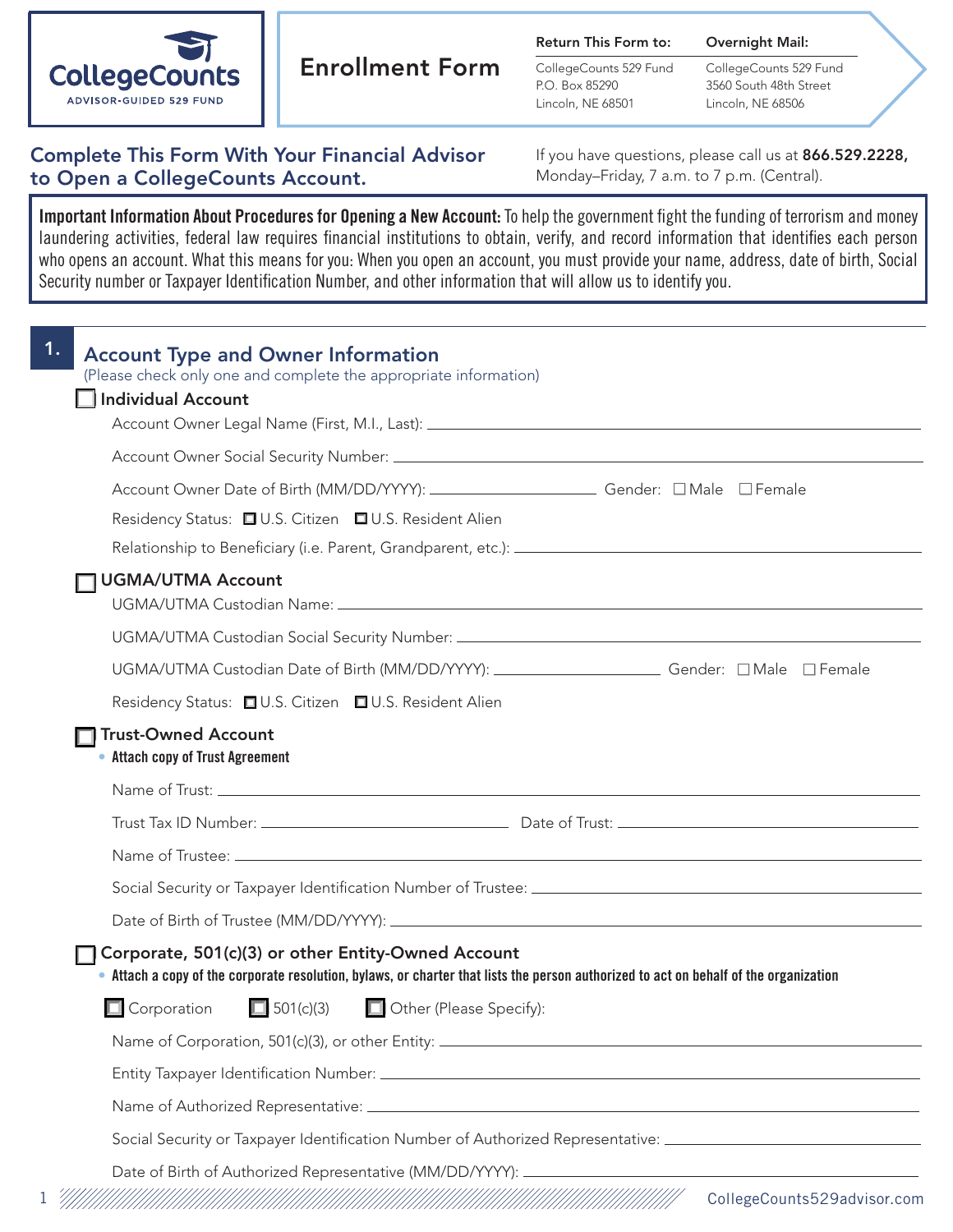## 2. Account Holder from Section 1 Address and Contact Information

| Date of Birth (MM/DD/YYYY): _____________________________Gender: □ Male □ Female                                                                             |                                                                                                     |
|--------------------------------------------------------------------------------------------------------------------------------------------------------------|-----------------------------------------------------------------------------------------------------|
| $\Box$ Please check this box if the Beneficiary's address is the same as the Account Holder's.<br>If so, you do not need to complete the address line below. |                                                                                                     |
|                                                                                                                                                              | <b>Beneficiary Information</b> (The future student or the name of the beneficiary of the UGMA/UTMA) |
|                                                                                                                                                              |                                                                                                     |

### **Successor Account Owner** (Not permitted for UGMA/UTMA Accounts)

• You may name a Successor Account Owner to take control of the Account in the event that the Account Owner dies or becomes legally incompetent.

Legal Name (First, M.I., Last):

Social Security or Taxpayer Identification Number: \_\_\_\_\_\_\_\_\_\_\_\_\_\_\_\_\_\_\_\_\_\_\_\_\_\_\_\_\_\_

Date of Birth (MM/DD/YYYY): \_

## 5. Fee Structure

(Please select one Fee Structure per account)

 $\square$  Fee Structure A

Fee Structure C

Fee Structure F:

Available to Account Owners who establish an Account through a Registered Investment Advisor who has a selling agent agreement with CollegeCounts.

 $\Box$  Fee Structure A–Sales Charge Waiver (If you've checked this box, select one option below):

**□ Registered Representatives and other employees.** I certify that I am an employee, or associated person, or a member of their "immediate family" (spouse, children, mother, father) of a selling institution that has entered into a selling agent agreement to sell interests in the CollegeCounts 529 Fund Advisor Plan.

■ Transfer/Rollover from another qualified 529 Plan or Coverdell Education Savings Account. I certify that I previously paid a front-end sales charge (i.e., Class A shares) on the assets I am rolling over and/or transferring and direct they be invested in Fee Structure A at Net Asset Value ("NAV"). The waiver is only applicable to the assets being rolled over. Additional contributions will be assessed the applicable sales charge. NOTE: This initial sales charge waiver is only available through certain broker-dealers. Check with your financial advisor to see if you are eligible before initiating a rollover. You must complete a CollegeCounts 529 Fund Advisor Plan Rollover Form and submit it with this Enrollment Form.

Employer Front-End Load Waiver (for employers with 25 or more employees). I certify that the below referenced company or agency employs 25 or more employees and qualifies for Fee Structure A at net asset value and has completed and returned to CollegeCounts the Employer Front-End Load Waiver Form.

Company Name: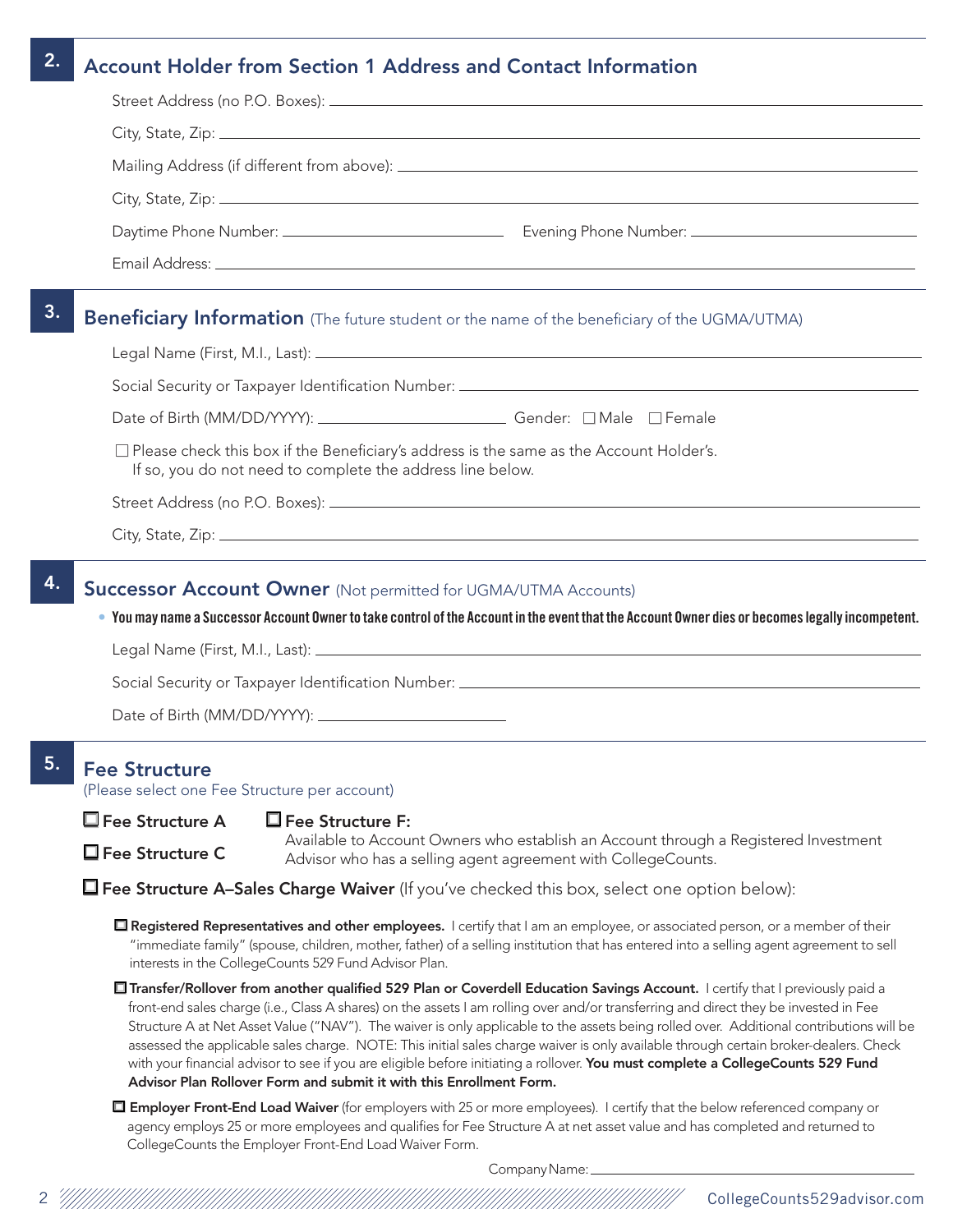| Investment Portfolio Selection   Check only one box: A, B, or C.<br>(Your initial and future contribution(s) will be invested based on your following selection, unless directed otherwise.) |                                                                                               |
|----------------------------------------------------------------------------------------------------------------------------------------------------------------------------------------------|-----------------------------------------------------------------------------------------------|
| $\Box$ A. Age-Based Portfolios (If you've checked box A, select one of the following)                                                                                                        |                                                                                               |
| □ Moderate Portfolio □ Conservative Portfolio<br>$\Box$ Aggressive Portfolio                                                                                                                 |                                                                                               |
| <b><math>\Box</math> B. Target Portfolios</b> (If you've checked box B, <b>select one</b> of the following)                                                                                  |                                                                                               |
| $\Box$ Fund 100<br>$\Box$ Fund 80 $\Box$ Fund 60 $\Box$ Fund 40 $\Box$ Fund 20 $\Box$ Fixed Income Fund                                                                                      |                                                                                               |
| $\Box$ C. Individual Fund Portfolios (If you've checked box C, select any of the following [must total 100%, only<br>whole percentages allowed])                                             |                                                                                               |
| <b>Bank Savings</b>                                                                                                                                                                          | Domestic (U.S.) Equity                                                                        |
| 8 Bank Savings 529 Portfolio                                                                                                                                                                 | Large-Cap                                                                                     |
| <b>Money Market</b>                                                                                                                                                                          | _______% DFA U.S. Large Cap Value 529 Portfolio                                               |
| State Street U.S. Government Money Market<br>529 Portfolio                                                                                                                                   | ______% Northern Funds Stock Index 529 Portfolio                                              |
| <b>Fixed Income</b>                                                                                                                                                                          | ________% T. Rowe Price Large-Cap Growth 529 Portfolio                                        |
| _% PIMCO Short-Term 529 Portfolio                                                                                                                                                            | Mid-Cap                                                                                       |
| _% Northern Funds Bond Index 529 Portfolio                                                                                                                                                   | _% Northern Funds Mid Cap Index 529 Portfolio                                                 |
| _% Fidelity Advisor Investment Grade Bond<br>529 Portfolio                                                                                                                                   | Small-Cap<br>_% T. Rowe Price Small Cap Value 529 Portfolio                                   |
| _% PGIM Total Return Bond 529 Portfolio                                                                                                                                                      | % Northern Funds Small Cap Index 529 Portfolio                                                |
| % American Century Short Duration Inflation<br>Protection Bond 529 Portfolio                                                                                                                 | _% T. Rowe Price QM U.S. Small-Cap Growth Equity<br>529 Portfolio                             |
| _% BlackRock High Yield Bond 529 Portfolio                                                                                                                                                   | <b>International Equity</b>                                                                   |
| _% AB Global Bond 529 Portfolio                                                                                                                                                              | % Northern Funds International Equity Index                                                   |
| <b>Balanced</b>                                                                                                                                                                              | 529 Portfolio                                                                                 |
| .% T. Rowe Price Balanced 529 Portfolio                                                                                                                                                      | _% Neuberger Berman International Select<br>529 Portfolio                                     |
|                                                                                                                                                                                              |                                                                                               |
| <b>Real Estate</b>                                                                                                                                                                           |                                                                                               |
| _% DFA Real Estate Securities 529 Portfolio                                                                                                                                                  | _% DFA International Small Company 529 Portfolio<br>_% Vanguard Emerging Markets Select Stock |

3 CollegeCounts529advisor.com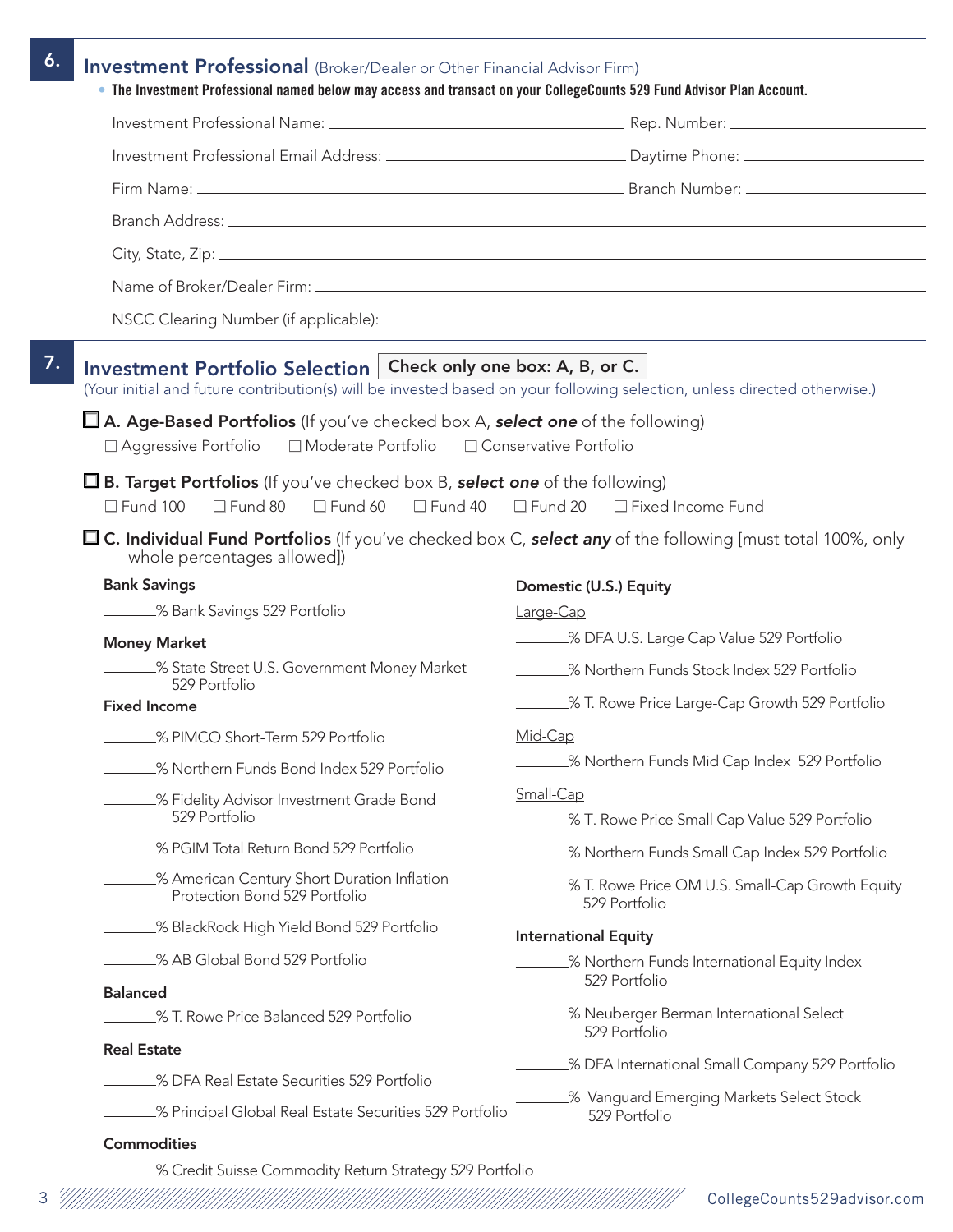| <b>Funding Method(s)</b>                                                                                                                                                                                                                                                                                                                                                                                                                                                                                                                                                                                                                                                                                                                                                                                                                                      |
|---------------------------------------------------------------------------------------------------------------------------------------------------------------------------------------------------------------------------------------------------------------------------------------------------------------------------------------------------------------------------------------------------------------------------------------------------------------------------------------------------------------------------------------------------------------------------------------------------------------------------------------------------------------------------------------------------------------------------------------------------------------------------------------------------------------------------------------------------------------|
| (Check all that apply)                                                                                                                                                                                                                                                                                                                                                                                                                                                                                                                                                                                                                                                                                                                                                                                                                                        |
| □ Check (payable to CollegeCounts 529 Fund Advisor Plan) \$                                                                                                                                                                                                                                                                                                                                                                                                                                                                                                                                                                                                                                                                                                                                                                                                   |
| □ One-Time Electronic Funds Transfer from your bank account \$<br>This amount will be your initial contribution to open your account. Please provide your bank information in Section 9.                                                                                                                                                                                                                                                                                                                                                                                                                                                                                                                                                                                                                                                                      |
| Automatic Investment Plan \$                                                                                                                                                                                                                                                                                                                                                                                                                                                                                                                                                                                                                                                                                                                                                                                                                                  |
| . This authorizes systematic investments from your bank account. Please provide your bank information in Section 9 below.                                                                                                                                                                                                                                                                                                                                                                                                                                                                                                                                                                                                                                                                                                                                     |
| Frequency:                                                                                                                                                                                                                                                                                                                                                                                                                                                                                                                                                                                                                                                                                                                                                                                                                                                    |
| Monthly (Date) ______                                                                                                                                                                                                                                                                                                                                                                                                                                                                                                                                                                                                                                                                                                                                                                                                                                         |
| (If you do not provide a date, the transfer will occur on the 17th of each month.)                                                                                                                                                                                                                                                                                                                                                                                                                                                                                                                                                                                                                                                                                                                                                                            |
| Twice a Month (Dates) _______ & ______                                                                                                                                                                                                                                                                                                                                                                                                                                                                                                                                                                                                                                                                                                                                                                                                                        |
| (If you do not provide dates, the transfers will occur on the 11th and the 25th of each month.)                                                                                                                                                                                                                                                                                                                                                                                                                                                                                                                                                                                                                                                                                                                                                               |
| □ Quarterly (Day of Month): <u>________</u>                                                                                                                                                                                                                                                                                                                                                                                                                                                                                                                                                                                                                                                                                                                                                                                                                   |
| □ Jan., Apr., Jul., Oct. □ Feb., May, Aug., Nov. □ Mar., Jun., Sept. Dec.                                                                                                                                                                                                                                                                                                                                                                                                                                                                                                                                                                                                                                                                                                                                                                                     |
| Annually (MM/DD) ________________                                                                                                                                                                                                                                                                                                                                                                                                                                                                                                                                                                                                                                                                                                                                                                                                                             |
| Payroll Deduction. Complete the Payroll Deduction Form and return with this Enrollment Form.                                                                                                                                                                                                                                                                                                                                                                                                                                                                                                                                                                                                                                                                                                                                                                  |
| <b>O Deposit of UGMA/UTMA Custodial Assets.</b> I am funding this custodial 529 Account with the proceeds from the sale<br>of assets held in a custodial account that was established under a Uniform Gift/Transfer to Minors Act (UGMA/UTMA)<br>for the benefit of the Beneficiary indicated in Section 3 of this Enrollment Form. I have read the Program Disclosure<br>Statement and Account Agreement and understand that I will be considered the custodian of this Account as<br>UGMA/UTMA custodian for such Beneficiary. I understand that this means I will not be able to change the Beneficiary on<br>this Account, nor make Non-Qualified Withdrawals other than for the benefit of such Beneficiary. I understand that these<br>same restrictions will apply to other contributions made to this Account, regardless of the source of the funds. |
| <b>Q</b> Rollover/Transfer Into the CollegeCounts 529 Fund Advisor Plan: You may transfer funds from another 529 qualified<br>tuition program, directly transfer funds from a Coverdell Education Savings Account, and contribute proceeds<br>from United States Savings Bonds. Certain rules and requirements must be met. For more information, consult the<br>CollegeCounts 529 Fund Advisor Plan Program Disclosure Statement and your financial, tax, or legal advisor.                                                                                                                                                                                                                                                                                                                                                                                  |
| □ Direct Rollover from another Qualified 529 Plan* □ Coverdell Education Savings Account*<br>□ Qualified U.S. Savings Bond                                                                                                                                                                                                                                                                                                                                                                                                                                                                                                                                                                                                                                                                                                                                    |
| *If you select this option, you must complete the Rollover Form and submit it with this Enrollment Form.                                                                                                                                                                                                                                                                                                                                                                                                                                                                                                                                                                                                                                                                                                                                                      |
|                                                                                                                                                                                                                                                                                                                                                                                                                                                                                                                                                                                                                                                                                                                                                                                                                                                               |

| 9. | <b>Banking Information</b>                                                                                                                                                                                                                                                                                | Your Name<br>1234           |
|----|-----------------------------------------------------------------------------------------------------------------------------------------------------------------------------------------------------------------------------------------------------------------------------------------------------------|-----------------------------|
|    | <b>Account Type:</b><br>$\blacksquare$ Checking<br><b>□</b> Savings<br>• Tape voided check here. Do not staple.                                                                                                                                                                                           | TAPE YOUR PREPRINTED        |
|    | This bank account will automatically be linked to your CollegeCounts 529 Fund Advisor Plan<br>Account for telephone and website purchases and redemption/withdrawal transactions.<br>□ Instead of submitting a separate check, use the bank account information on the initial investment check enclosed. | :123456789:<br>34568:       |
|    | $\Box$ Use the bank account information from my other 529 accounts in the Trust.                                                                                                                                                                                                                          |                             |
|    | Bank account number(s) and some and some state of the Bank account number(s)<br>If you are not the bank account owner - the named bank account owner(s) must authorize AIP and/or EFT service by signing here.                                                                                            |                             |
|    | v                                                                                                                                                                                                                                                                                                         |                             |
|    | Signature<br>Signature                                                                                                                                                                                                                                                                                    | CollegeCounts529advisor.com |

basis. If you do not provide a statement, the entire amount will be treated as earnings in computing future withdrawals.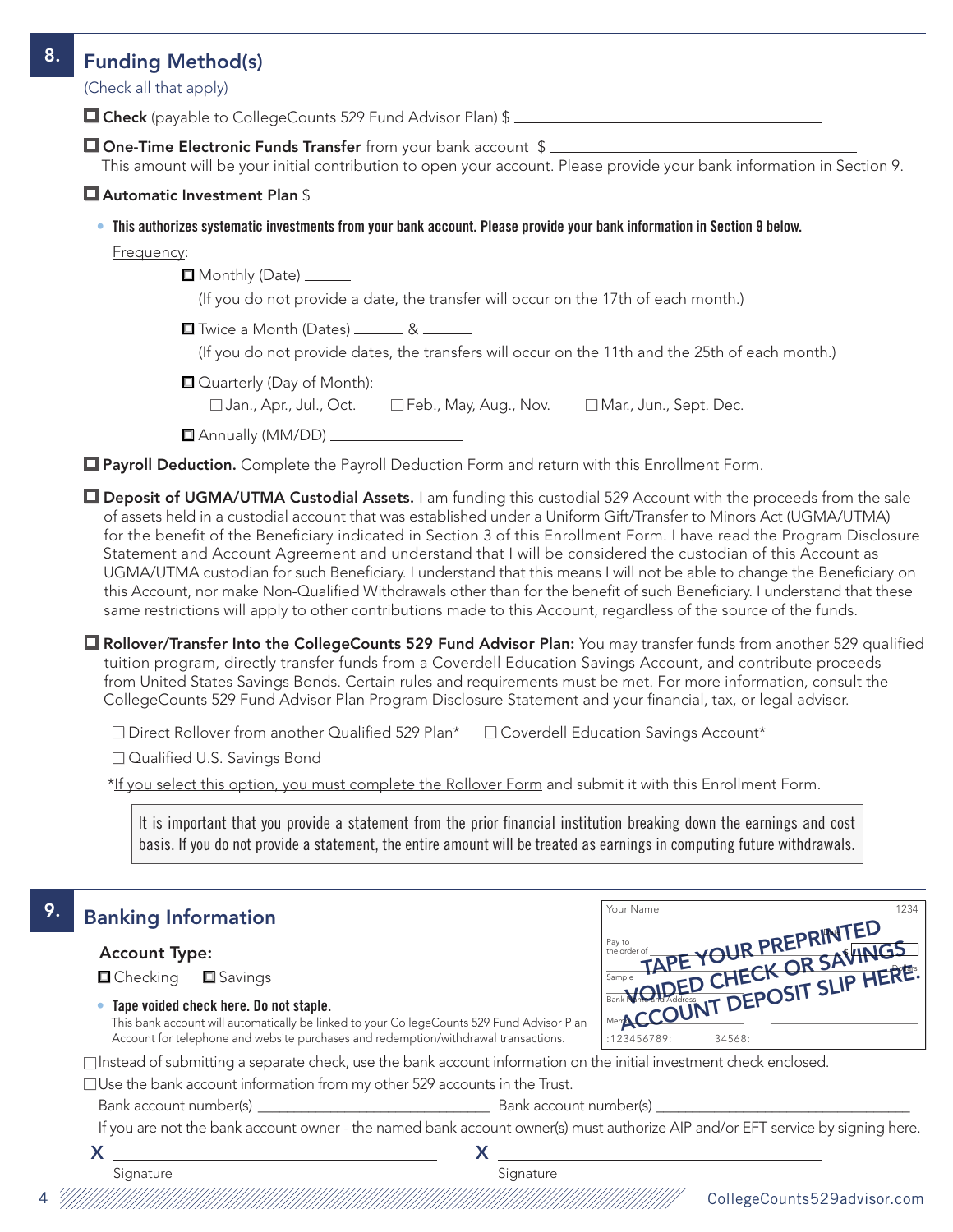# 10. eDelivery of Documents (Select the below box to sign up for eDelivery.)

### $\Box$  I consent to the delivery of the following documents electronically ("eDelivery").

• Account Statements / Plan Disclosure Documents and Updates / Plan News

#### $\Box$  I understand that when a new document is available, I will receive an email notification to the email address I have provided CollegeCounts.

Please send email notification to the email address provided in Section 2.

The email will include a link to the CollegeCounts529advisor.com site that will take me directly to the login page where I can enter my credentials and view and download the document. This consent will remain in effect until I revoke it. I may revoke my consent at any time my submitting a request in writing to CollegeCounts or by visiting CollegeCounts529advisor.com and clicking on Statements and edit Delivery Mode.

At the time my Account is established, I will receive a confirmation email that will enable me to complete my eDelivery registration and select my preferences. I acknowledge that I have Internet access, an email address, and all software necessary to receive and view documents electronically.

# 11. Optional Demographic Information

(For statistical purposes only)

The following information is being requested for tracking purposes. Your response will be kept confidential. See the Program's Privacy Notice.

|                       |  | 1. How did you hear about |
|-----------------------|--|---------------------------|
| <b>CollegeCounts?</b> |  |                           |

## (you may select more than one)

 $\Box$  Financial advisor

□ Facebook

- $\Box$  TV commercial
- □ Online research
- $\Box$  Friend/family member
- $\Box$  Tax professional
- □ Event (Babypalooza, Children/Family Event, Service Group Meeting, etc.)
- □ News story
- □ Other:
- 2. What aspect(s) of CollegeCounts are most appealing to you?
	- $\Box$  Tax advantages
	- $\Box$  Flexibility
	- $\Box$  Estate planning
	- $\Box$  Affordability
	- $\Box$  Multi-managed investments